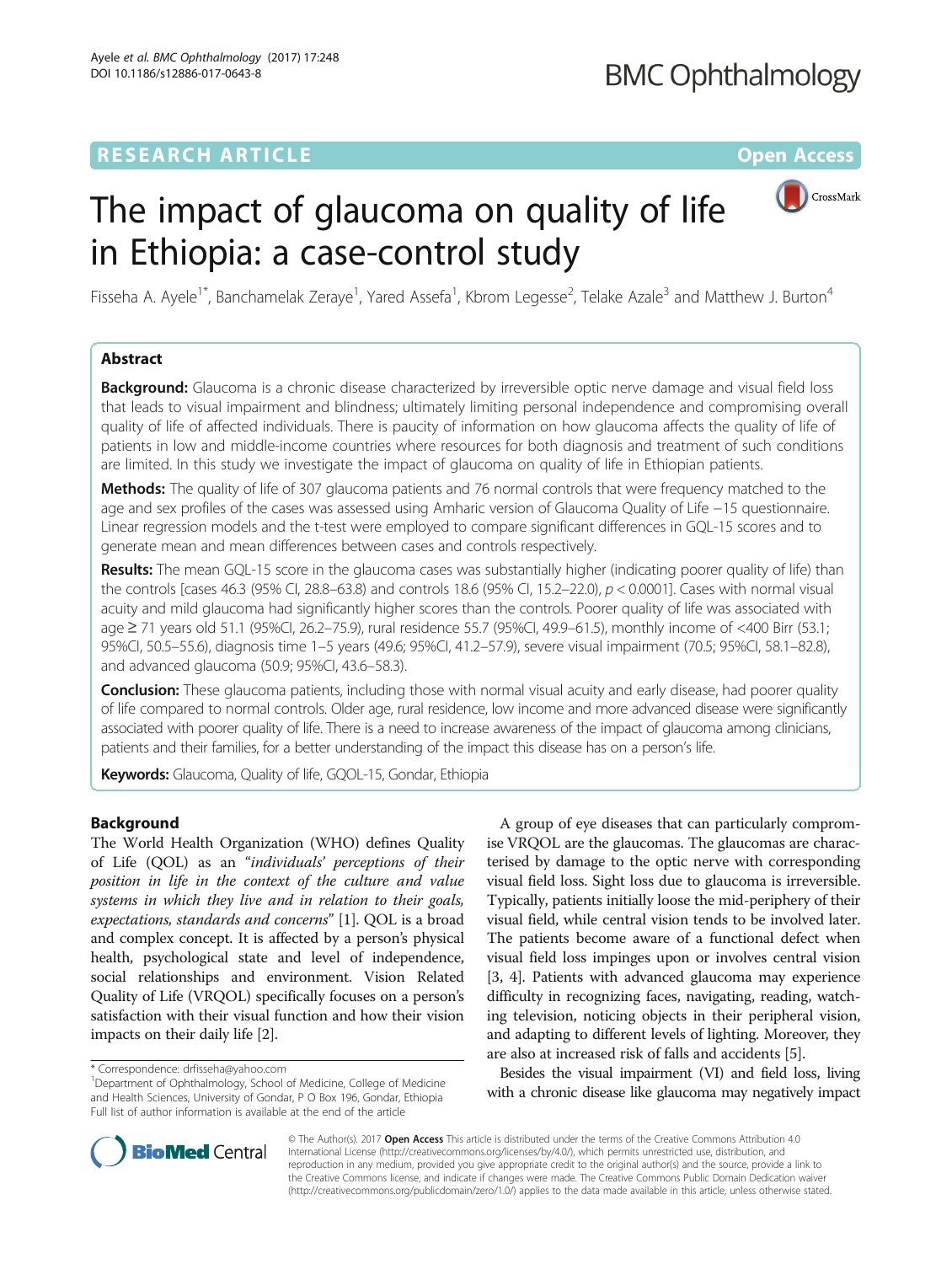an individual's QOL through greater dependence on other individuals for basic daily activities, stress/concern about the diagnosis, the need for lifelong treatment and follow-up, and the cost and side effects of treatment [[6](#page-7-0)].

According to the WHO, glaucoma is the second leading cause of avoidable blindness after cataract, contributing 8% of total blindness worldwide [\[7\]](#page-7-0). This figure could be as high as 15% in some low- and middle-income countries (LMIC), particularly in Sub-Saharan Africa [\[8\]](#page-8-0). The Nigeria National Blindness and Visual Impairment Survey found that Glaucoma blindness was the second most prevalent blinding condition after cataract [[9](#page-8-0)]. In the Ethiopian National Blindness and Low Vision Survey, which was conducted in 2005, glaucoma was found to be the fifth leading causes of blindness in Ethiopia (contributing 5.2% to the total blindness) [\[10\]](#page-8-0). The fact that the survey included individuals with visual acuity worse than 6/18 in either eyes and the exclusion of patients with corneal opacity from intra ocular measurement could have resulted in underestimation of the prevalence of glaucoma.

There is limited information on how the QOL of individuals is affected by glaucoma in LMIC like Ethiopia, where resources for both diagnosis and treatment are limited. In this case-control study we investigate the impact glaucoma has on the QOL of Ethiopian individuals with this disease.

### Methods

### Ethical considerations

This study was reviewed and approved by the Ethics Committee of the College of Medicine and Health Sciences, University of Gondar, Ethiopia. The nature of the study was explained to potential participants. Individuals were enrolled into the study if they gave informed verbal consent. No names or identifying information were recorded on the questionnaires. Interviews were conducted in private, and all subjects were assured of confidentiality.

#### Study participants

Participants were recruited at the Ophthalmology Outpatient Department, University of Gondar Eye Care and Training Centre, Amhara Region, Ethiopia. In this study the cases were consecutive individuals with a diagnosis of glaucoma attending the department between April 24 and May 27, 2015. We excluded individuals with glaucoma who also had (i) high refractive errors (greater than ±5 Diopters), (ii) visually significant cataracts (greater than Stage 2 LOCS III classification) [\[11](#page-8-0)], (iii) any other visually significant ocular pathology, (iv) a history of intraocular surgery (incisional or laser) in the preceding 3 months. We also excluded individuals with a major systemic illness or physical disabilities that could affect response to GQoL-15 questionnaire.

The control participants were also recruited from patients attending the same Ophthalmology Outpatient Department. The controls had a visual acuity of 6/9 or better (+/− correction) and otherwise healthy eyes. Pseuodophakic individuals with a visual acuity of 6/9 or better were eligible. We excluded individuals who had (i) high refractive errors (greater than  $\pm$ 5 Diopters), (ii) visually significant lens opacities (greater than Stage 2 LOCS III classification), (iii) suspicious optic discs, or (iv) corrected visual acuity of less than 6/9. We also excluded individuals with a major systemic illness or physical disabilities that could affect response to GQoL-15 questionnaire. The controls were recruited after the case, between February 1 and May 31, 2016. We recruited one control for every four cases; they were frequency matched to the age and sex profile of the cases.

#### Clinical assessment

Cases and controls underwent a standard ophthalmic examination as part of their routine clinical care at the department. The presenting distance visual acuity (VA), with spectacle correction if available, was measured for each eye separately using a tumbling-E Snellen visual acuity chart at six metres. Pinhole test was done for those with visual acuity 6/18 or worse. If participants were unable to see this at six metres, the testing distance was reduced to three metres. If they failed to see any letters at three metres, vision was assessed for "counting fingers" (CF), "Hand Movement" (HM) or "Perception of Light" (POL). Presenting distance visual acuity was defined by the revised WHO classification,; patients were categorized according to the vision in the better seeing eye [\[12\]](#page-8-0):

- Mild or no visual impairment: presenting distance visual acuity equal to or better than 6/18
- Moderate visual impairment: presenting distance visual acuity worse than 6/18 but equal to or better than 6/60
- Severe visual impairment: presenting distance visual acuity worse than 6/60 but equal to or better than 3/60
- Blindness: presenting distance visual acuity worse than 3/60

The eyes were examined by an ophthalmologist specialised in glaucoma (2 years fellowship training in glaucoma). The anterior segment was assessed using a slitlamp biomicroscope, intraocular pressure (IOP) measured by Goldman tonometry, the anterior chamber angle was examined by gonioscopy and stereoscopic optic nerve head evaluation performed using a 90D (Volk Optical Inc.) indirect lens.

Glaucomatous Optic Neuropathy (GON) was defined based on the scheme developed by the International Society of Geographical and Epidemiological Ophthalmology [\[13\]](#page-8-0). Cases were diagnosed if one or more of the following optic nerve head changes were observed in either eye: (1) vertical cup to disc ratio (VCDR) of  $\geq 0.7$ or (2) a difference in the VCDR of ≥0.2 between the 2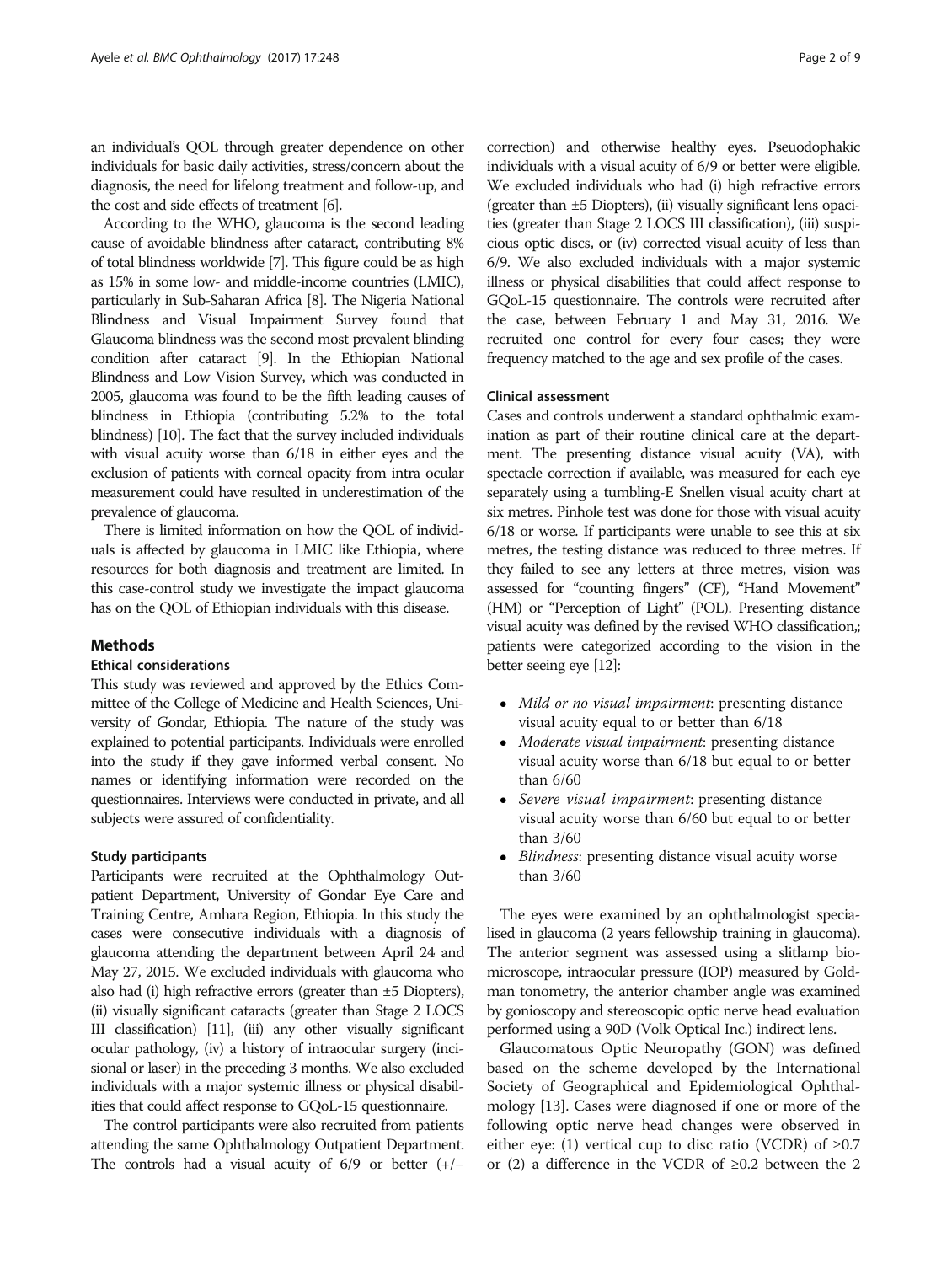eyes or (3) the narrowest remaining vertical neuroretinal rim of ≤0.1 disc diameter. We did not include visual field (VF) assessment in the diagnosis and staging of glaucoma in this study as the test was only performed by a minority of our patients.

The following operational definitions for the sub-types of glaucoma were used [[13\]](#page-8-0):

- Primary open angle glaucoma (POAG): optic nerve damage meeting any of the three categories of evidence above, in an eye which does not have evidence of angle closure on gonioscopy, and where there is no identifiable secondary cause.
- Pseudoexfoliative glaucoma (XFG) is open angle glaucoma associated with characteristic pseudoexfoliative material deposited at the pupil margin or anterior surface of the lens; on gonioscopy there may be with hyperpigmention of the trabecular meshwork or exfoliative material in the angle.
- Chronic angle closure glaucoma (CACG) is optic nerve damage meeting any of the three categories of evidence above, in an eye which have evidence of angle closure on gonioscopy, and where there is no identifiable secondary cause.

The severity of glaucoma was staged using the Canadian Ophthalmological Society evidence-based clinical practice guidelines for the management of glaucoma in the adult eye [\[14\]](#page-8-0):

- Early Glaucoma: Early glaucomatous disc features (e.g., VCDR 0.7) and (or) mild VF defect not within 10° of fixation (e.g., MD better than −6 dB on HVF 24–2)
- Moderate Glaucoma: Moderate glaucomatous disc features (e.g., VCDR 0.75–0.85) and (or) moderate VF defect not within 10° of fixation (e.g., MD from −6 .to −12 dB on HVF 24–2)
- Advanced Glaucoma: Advanced glaucomatous disc features (e.g. VCDR >0.9) and (or) VF defect within 10° of fixation (e.g., MD worse than −12 dB on HVF 24–2)

#### Structured interview

A structured, pre-tested questionnaire that consisted of questions on socio-demographic characteristics, clinical assessment of glaucoma and the Glaucoma Quality of Life-15 (GQL-15) questionnaire was used to collect data [[15\]](#page-8-0). The questionnaire was translated into the local language (Amharic) and then back translated into English by expertise and 5% of the questionnaire was pre-tested. Data were collected through face to face interviews (most study participants were illiterate) and medical chart review.

The GQL-15 is a user friendly 15-item questionnaire made up of four domains of perceived visual disability: (1)

central/near vision, (2) outdoor mobility, (3) peripheral vision and (4) glare / dark adaptation [[16](#page-8-0)]. There are different numbers of question items in the four domains: central/near vision (2 items), outdoor mobility (1 item), peripheral vision (6 items) and glare / dark adaptation (6 items). Therefore the maximum potential score the domains also vary. It is a well validated tool with high internal consistency and test-retest reliability [[15](#page-8-0), [17](#page-8-0)]. The GQL-15 has a scoring scale ranging from 1 to 5, where 1 stands for "no difficulty in performing the activity" and 5 for "severe difficulty due to visual reasons". If patients do not perform a specific activity for reasons other than impaired vision, a score of 0 is given for that task. This can yield a total score of between 0 and 75. Poorer GQL-15 and increasing difficulty with vision-related activities were associated with higher subscale scores [[17](#page-8-0)–[20](#page-8-0)].

### Data analysis

The coded data were checked, cleaned and entered into Epi Info version 7 and then exported into SPSS Version 20 (SPSS, Chicago III) for analysis. Frequencies, percentage, mean and standard deviation were used to describe study results as required. To calculate the subscale scores for the four domains of the GQL-15, the item level responses were scored on a numerical interval scale ranging from 0, indicating no difficulty, to 5, indicating severe difficulty. The subscale score for each domain was calculated using an average of the scores generated for the component itemlevel responses. Comparisons of cases and controls were done after adjusting variables for age and sex. Linear regression models and the t-test were employed to compare significant differences in GQL-15 scores and to generate mean and mean differences between cases and controls in each GQL-15 subscale and domain, respectively. Univariable analysis was first conducted for each variable. Variables that satisfied  $p$ -value <0.2 were selected for further analysis. The strength of association was interpreted using confidence interval.  $P$ -value < $0.05$  was accepted as statistically significant in this study.

## Results

#### Socio-demographic characteristics

We recruited 307 glaucoma patients (cases) and 76 controls. The socio-demographic characteristics of the study participants are presented in Table [1.](#page-3-0) The age  $(p =$ 0.62) and sex  $(p = 0.87)$  distribution of the cases and controls were highly comparable. The mean age of the cases was  $60.3$  years  $(SD \pm 14.0)$  and controls was 59.5 years (SD  $\pm$ 12.5). The large majority were married, with no evidence of a difference in marital status between groups ( $p = 0.06$ ). Most were of Amhara ethnicity. Overall, the majority of participants lived in rural areas, however, there were proportionately more people from rural areas among the controls (75.0%) compared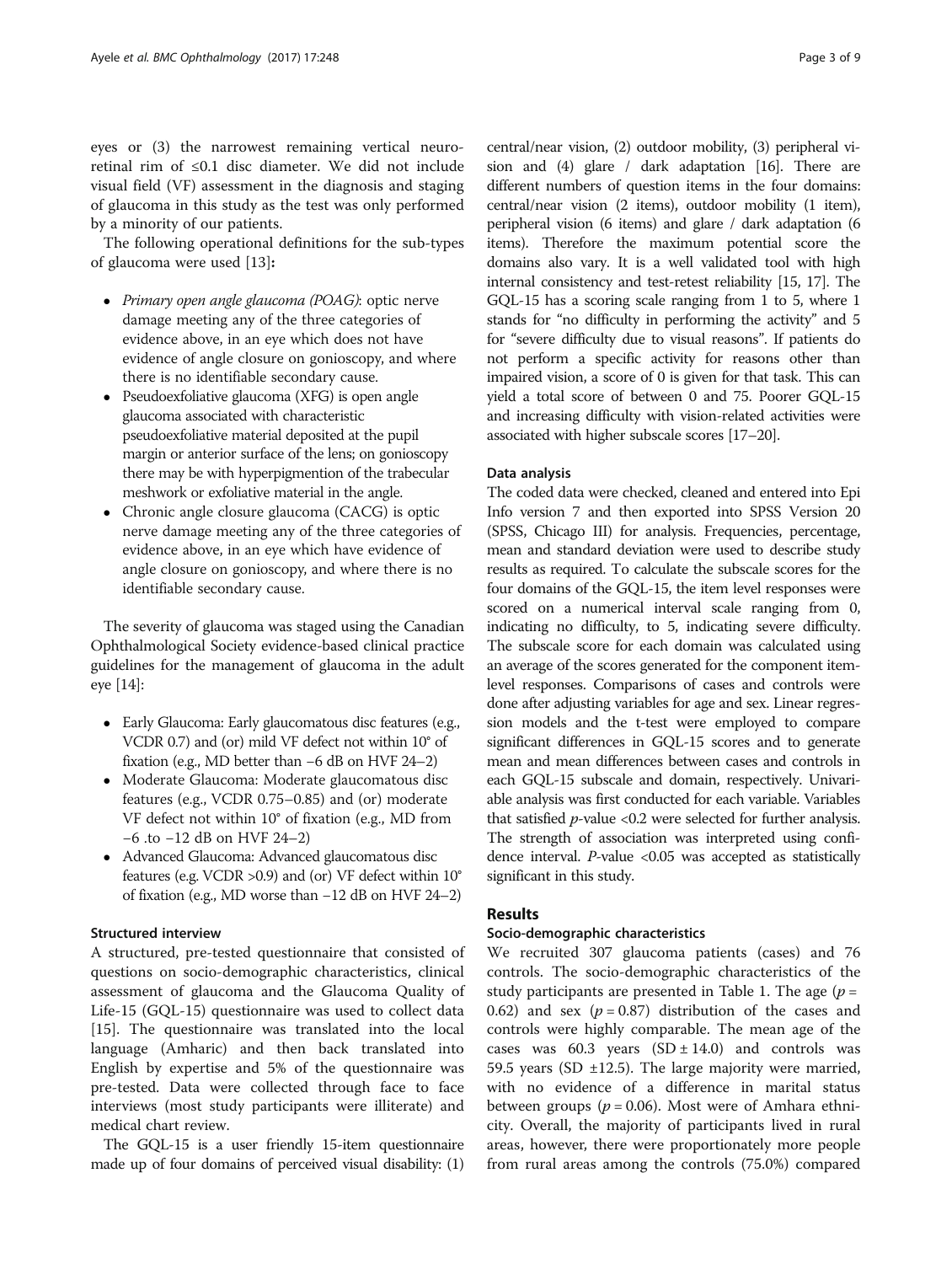<span id="page-3-0"></span>Table 1 Socio-demographic characteristics of study participants

| Variable                          | Cases |        |      | Controls |          |  |
|-----------------------------------|-------|--------|------|----------|----------|--|
|                                   | n/307 | (% )   | n/76 | (% )     |          |  |
| Sex                               |       |        |      |          | 0.87     |  |
| Male                              | 201   | (65.5) | 49   | (64.5)   |          |  |
| Female                            | 106   | (34.5) | 27   | (35.5)   |          |  |
| Age                               |       |        |      |          | 0.62     |  |
| $18 - 30$                         | 7     | (2.3)  | 2    | (2.6)    |          |  |
| $31 - 40$                         | 22    | (7.2)  | 5    | (6.6)    |          |  |
| $41 - 50$                         | 33    | (10.7) | 8    | (10.5)   |          |  |
| $51 - 60$                         | 61    | (19.9) | 15   | (19.7)   |          |  |
| $61 - 70$                         | 110   | (35.8) | 28   | (36.8)   |          |  |
| $\geq 71$                         | 74    | (24.1) | 18   | (23.7)   |          |  |
| Marital status                    |       |        |      |          | 0.06     |  |
| Married                           | 216   | (70.4) | 62   | (81.6)   |          |  |
| Widowed                           | 40    | (13.0) | 10   | (13.2)   |          |  |
| Divorced                          | 28    | (9.1)  | 2    | (2.6)    |          |  |
| Single                            | 23    | (7.5)  | 2    | (2.6)    |          |  |
| Ethnicity                         |       |        |      |          | 0.65     |  |
| Amhara                            | 298   | (97.1) | 73   | (96.1)   |          |  |
| Tigre                             | 9     | (2.9)  | 3    | (3.9)    |          |  |
| Religion                          |       |        |      |          | 0.16     |  |
| Orthodox Christian                | 283   | (92.2) | 64   | (84.2)   |          |  |
| Muslim                            | 19    | (6.2)  | 12   | (15.8)   |          |  |
| Protestant                        | 5     | (1.6)  |      |          |          |  |
| Residence                         |       |        |      |          | 0.02     |  |
| Urban                             | 137   | (44.6) | 19   | (25.0)   |          |  |
| Rural                             | 170   | (55.4) | 57   | (75.0)   |          |  |
| Education                         |       |        |      |          | 0.20     |  |
| None                              | 138   | (45.0) | 42   | (53.3)   |          |  |
| Informal (able to read and write) | 93    | (30.3) | 18   | (23.7)   |          |  |
| Primary school                    | 29    | (9.4)  | 7    | (9.2)    |          |  |
| Secondary school and above        | 47    | (15.3) | 9    | (11.8)   |          |  |
| Occupation                        |       |        |      |          | 0.03     |  |
| Government employee               | 56    | (18.2) | 15   | (19.7)   |          |  |
| Farmer                            | 130   | (42.3) | 43   | (56.6)   |          |  |
| House wife                        | 65    | (21.2) | 11   | (14.5)   |          |  |
| Dependent on family               | 56    | (18.2) | 7    | (9.2)    |          |  |
| Monthly Income (Ethiopian Birr)   |       |        |      |          | < 0.0001 |  |
| < 400                             | 119   | (48.5) | 10   | (13.2)   |          |  |
| $400 - 1000$                      | 110   | (35.8) | 42   | (55.3)   |          |  |
| >1000                             | 48    | (15.6) | 24   | (31.6)   |          |  |

to the cases (55.4%) ( $p = 0.02$ ). Educational level and occupation types were comparable between cases and

controls. There was some evidence of a difference in income, with the controls earning slightly more than the cases ( $p = < 0.0001$ ).

#### Clinical characteristics

The clinical characteristics of the cases are shown in Table 2. The majority had been diagnosed for between 1 and 5 years (194, 63.2%) and had bilateral disease (279, 90.9%). One hundred and thirteen (36.8%) had advanced glaucoma (determined by the extent of optic nerve damage) and 70 (22.8%) cases were either severely visual impaired or blind. The most frequent types of glaucoma were primary open angle glaucoma (164, 53.4%) and pseudoexfoliative glaucoma (111, 36.2%). Most of the control groups had a visual acuity of 6/6 (42, 55.3%) while the rest had 6/9. The main clinical diagnoses in the control groups include early cataract (24, 31.6%), corrected refractive errors (21, 27.6%) and pseudophakia with good outcome (16, 21.1%).

### Quality of life

The mean GQOL-15 scores of glaucoma cases and the controls are presented in Table [3](#page-4-0). The mean GQL-15

| Table 2 Clinical characteristics of 307 cases with glaucoma |  |  |
|-------------------------------------------------------------|--|--|
|-------------------------------------------------------------|--|--|

| Variable                         | n/307 | (% )   |
|----------------------------------|-------|--------|
| Duration of diagnosis            |       |        |
| $<$ 1 year                       | 75    | (24.4) |
| 1-5 Years                        | 194   | (63.2) |
| $\geq 6$ years                   | 38    | (12.4) |
| Duration of treatment            |       |        |
| $<$ 1 year                       | 156   | (50.8) |
| $1-5$ years                      | 130   | (42.3) |
| $\geq 6$ years                   | 21    | (6.8)  |
| Presence of other ocular disease |       |        |
| Yes                              | 149   | (48.5) |
| <b>No</b>                        | 158   | (51.5) |
| Visual Acuity (better eye)       |       |        |
| Normal                           | 111   | (36.2) |
| Moderate visual impairment       | 126   | (41.0) |
| Severe visual impairment         | 58    | (18.9) |
| <b>Blind</b>                     | 12    | (3.9)  |
| Type of glaucoma                 |       |        |
| Primary open angle glaucoma      | 164   | (53.4) |
| Pseudoexfoliation glaucoma       | 111   | (36.2) |
| Chronic angle closure glaucoma   | 32    | (10.4) |
| Stage of glaucoma                |       |        |
| Early                            | 126   | (41.0) |
| Moderate                         | 68    | (22.1) |
| Advanced                         | 113   | (36.8) |
| Laterality                       |       |        |
| Unilateral                       | 28    | (9.1)  |
| Bilateral                        | 279   | (90.9) |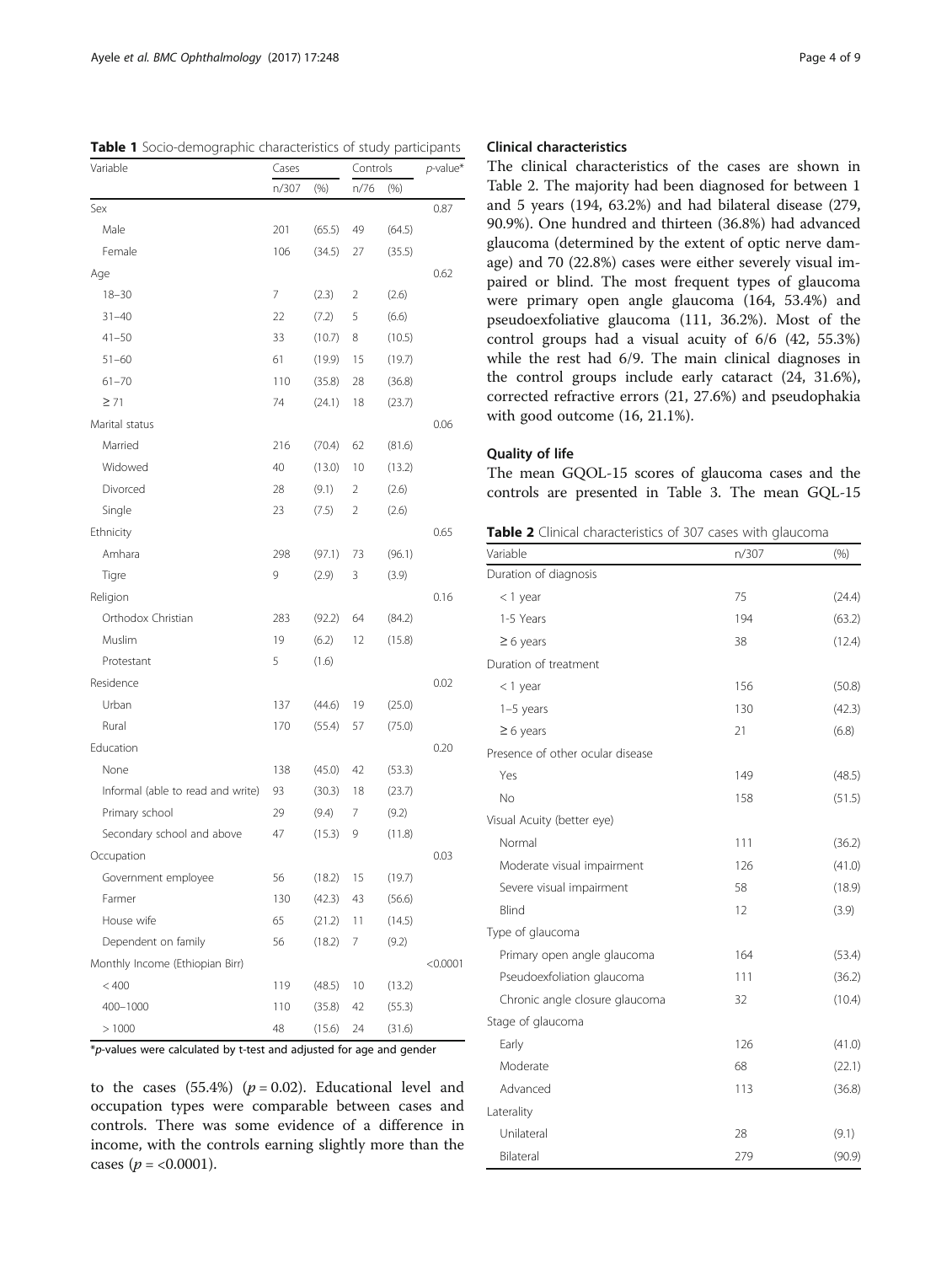| Domain                  | Cases |                 | Controls |                 |      | <b>Difference</b> |          |  |
|-------------------------|-------|-----------------|----------|-----------------|------|-------------------|----------|--|
|                         | Mean  | $(95%$ CI)      | Mean     | $(95%$ CI)      | Mean | $(95%$ CI)        |          |  |
| Central and Near vision | 6.1   | $(3.5 - 8.7)$   | 3.3      | $(2.5 - 4.1)$   | 2.8  | $(2.5 - 3.1)$     | < 0.0001 |  |
| Outdoor mobility        | 3.2   | $(1.8 - 4.6)$   | 1.3      | (0.9 1.7)       | 1.9  | $(1.7 - 2.1)$     | < 0.0001 |  |
| Peripheral vision       | 19.3  | $(10.3 - 28.3)$ | 7.2      | $(6.7 - 7.7)$   | 12.1 | $(11.1 - 13.1)$   | < 0.0001 |  |
| Dark adaptation & Glare | 17.7  | $(11.7 - 23.7)$ | 6.9      | $(4.7-9.1)$     | 10.8 | $(10.1 - 11.5)$   | < 0.0001 |  |
| Overall Score           | 46.3  | $(28.8 - 63.8)$ | 18.6     | $(15.2 - 22.0)$ | 27.7 | $(23.7 - 31.6)$   | < 0.0001 |  |

<span id="page-4-0"></span>Table 3 Distribution of the four subscales of the GQOL-15 scores in glaucoma cases and controls

\*p-values were calculated by t-test and adjusted for age and gender

score was substantially higher (indicating poorer quality of life) among the glaucoma cases than the controls (46.3 vs 18.6,  $p < 0.0001$ ). The glaucoma cases had higher scores than the controls for all four domains ( $p < 0.0001$ ).

The relationship between GQL-15 scores and demographic characteristics among individuals with glaucoma are presented in Table [4](#page-5-0). A higher total GQL-15 and domain scores (poorer QOL) were found for men, older people, illiterate individuals, rural residents, and people with lower monthly income. These same factors remained significant after adjustment in a multivariable linear regression model. The relationship between GQL-15 scores and clinical characteristics among the glaucoma cases are presented in Table [5](#page-6-0). Increasing severity of glaucoma, longer duration of glaucoma and decreasing visual acuity were all associated with higher GQL-15 scores.

We performed a sub group analysis comparing cases with no or only mild VI to the controls [Table [6](#page-6-0)]. The mean GQL-15 scores for this sub-group of glaucoma cases still had worse QOL than the controls. Similarly, we compared the sub-group of cases with early glaucoma to the controls [Table [7](#page-7-0)]. This sub-group of cases had worse GQL-15 scores than the controls.

## **Discussion**

In this study, using the GQL-15 assessment tool, we found that Ethiopian glaucoma patients had a poorer QOL compared to unaffected controls. Moreover, among the glaucoma cases, those with more advanced disease and poorer visual acuity had substantially poorer QOL scores. Onakoya et al. also demonstrated similar findings among Nigerian patients in their two separate reports [[19, 20\]](#page-8-0). Multiple factors contributed to this glaucoma related reduced QOL. For example people with more advanced glaucoma will have peripheral and central visual impairment that could have an impact on their ability to move around, find objects, perform activities of daily living and adapting to changing lighting levels. They may be at increased risk of falls and accidents [[5, 6\]](#page-7-0).

The mean GQL-15 score difference between glaucoma cases and controls was significantly higher in domains of peripheral vision and dark adaptation and glare. This observation is consistent with earlier studies which have found that visual disability related to tasks associated with dark adaptation or glare, like walking after dark, seeing at night, adjusting to different levels of illumination and activities demanding peripheral vision such as avoiding tripping over and bumping into objects, seeing objects coming from the side and judging distances, are associated with impaired binocular visual field loss [[15](#page-8-0), [19](#page-8-0)–[21](#page-8-0)].

A subgroup analysis found the mean GQL-15 scores of glaucoma patients with visual acuity of 6/18 or better and those with mild glaucoma were higher than the controls. This suggests that QOL can be reduced in glaucoma patients in this environment, even in the early stages of the disease. Similar observations have been made in other studies [[15, 20, 22](#page-8-0)–[24](#page-8-0)]. It is possible that factors other than the early functional visual loss, such as concern about the diagnosis and the need for lifelong treatment may also affect the perceived quality of, although the GQL-15 tool does not directly assess these issues.

We also observed that glaucoma patients who were rural residents with high illiteracy status to have poorer QoL. Generally, rural residents of developing countries like Ethiopia have poor access to eye care services [[25](#page-8-0)]. Besides, the low literacy status might contribute to the poor health seeking behaviour observed in people living in rural areas that may result in the late diagnosis of the disease with severe visual impairment. Furthermore, most of the people from rural area had poor income to afford for their transportation and treatment related expenses.

We used the GQL-15 questionnaire, which is well validated with high internal consistency and test-retest reliability and had been used in Africa glaucoma patients. In one Nigerian study that compared the NEIVFQ25 (25-item National Eye Institute Visual Function Questionnaire) and the GQL-15 both appeared reliable in the assessment of QOL. They found the GQL-15 to be a shorter, simpler instrument, which could be easily administered in clinical practice [\[19](#page-8-0)]. The main limitation of this study was that it was crosssectional; longitudinal study would have provided additional information about the changes in QOL throughout different stages of the disease.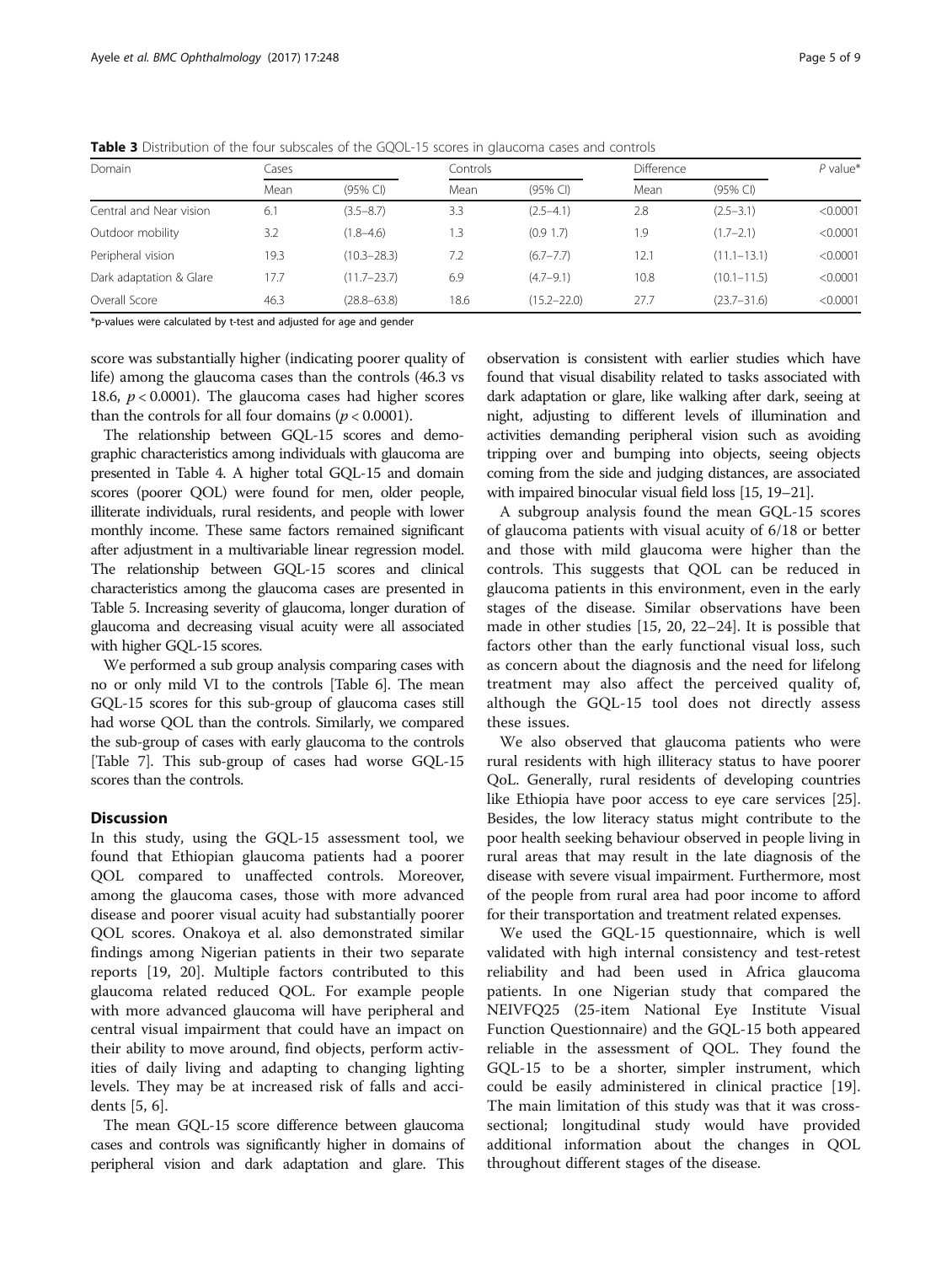| Variable                 | Domain                |                |          |                  |          |                   |          |                           |               |                 |
|--------------------------|-----------------------|----------------|----------|------------------|----------|-------------------|----------|---------------------------|---------------|-----------------|
|                          | Central & near vision |                |          | Outdoor Mobility |          | Peripheral vision |          | Dark adaptation and glare | Overall score |                 |
|                          | Mean                  | (95% CI)       | Mean     | (95% CI)         | Mean     | (95% CI)          | Mean     | (95% CI)                  | Mean          | (95% Cl)        |
| Age (years)              |                       |                |          |                  |          |                   |          |                           |               |                 |
| $18 - 30$                | 3.7                   | $(1.9 - 5.5)$  | 1.9)     | $(0.9 - 2.9)$    | 11.6     | $(5.1 - 18.0)$    | 12.4     | $(8.4 - 16.5)$            | 29.6          | $(17.4 - 41.7)$ |
| $31 - 40$                | 2.9                   | $(0.8 - 6.9)$  | 1.8      | $(0.4 - 3.9)$    | 11.5     | $(-2.2 - 25.5)$   | 11.7     | $(3.0 - 20.4)$            | 28.2          | $(2.1 - 54.3)$  |
| $41 - 50$                | 5.9                   | $(2.2 - 9.7)$  | 2.9      | $(0.8 - 5.0)$    | 18.6     | $(5.0 - 32.1)$    | 14.4     | $(6.0 - 23.0)$            | 41.9          | $(16.3 - 67.4)$ |
| $51 - 60$                | 5.8                   | $(2.1 - 9.4)$  | 3.0      | $(0.9 - 5.0)$    | 18.7     | $(5.4 - 32.0)$    | 16.5     | $(8.2 - 24.9)$            | 44            | $(18.9 - 68.9)$ |
| $61 - 70$                | 4.8                   | $(2.9 - 10.2)$ | 3.6      | $(1.6 - 5.6)$    | 21.0     | $(7.9 - 34.1)$    | 19.2     | $(11.1 - 27.5)$           | 50.4          | $(25.7 - 75.0)$ |
| > 70                     | 6.8                   | $(3.2 - 10.5)$ | 3.6      | $(1.6 - 5.7)$    | 20.7     | $(7.5 - 33.9)$    | 19.9     | $(11.7 - 28.3)$           | 51.1          | $(26.2 - 75.9)$ |
| $P$ value <sup>a</sup>   | < 0.0001              |                | < 0.0001 |                  | < 0.0001 |                   | < 0.0001 |                           | < 0.0001      |                 |
| $P$ value $P$            | < 0.0001              |                | < 0.0001 |                  | < 0.0001 |                   | < 0.0001 |                           | < 0.0001      |                 |
| Sex                      |                       |                |          |                  |          |                   |          |                           |               |                 |
| Male                     | 7.2                   | $(6.1 - 8.4)$  | 3.8      | $(3.2 - 4.5)$    | 24.9     | $(20.8 - 29.1)$   | 20.8     | $(18.1 - 23.6)$           | 56.9          | $(48.8 - 64.9)$ |
| Female                   | 6.1                   | $(4.0 - 8.4)$  | 2.8      | $(2.0 - 4.5)$    | 19.7     | $(11.9 - 27.7)$   | 17.9     | $(12.7 - 23.1)$           | 47.1          | $(31.7 - 62.4)$ |
| $P$ value <sup>a</sup>   | 0.02                  |                | 0.03     |                  | 0.02     |                   | 0.03     |                           | 0.01          |                 |
| $P$ value $b$            |                       |                |          |                  |          |                   |          |                           | 0.06          |                 |
| Residence                |                       |                |          |                  |          |                   |          |                           |               |                 |
| Rural                    | 7.4                   | $(6.5 - 8.2)$  | 3.9      | $(3.4 - 4.3)$    | 23.9     | $(20.9 - 26.9)$   | 20.5     | $(18.5 - 22.5)$           | 55.7          | $(49.9 - 61.5)$ |
| Urban                    | 6.4                   | $(4.9 - 7.8)$  | 3.4      | $(2.5 - 4.1)$    | 20.6     | $(15.2 - 25.5)$   | 18.3     | $(14.8 - 21.7)$           | 48.4          | $(38.3 - 58.5)$ |
| $P$ value <sup>a</sup>   | < 0.0001              |                | < 0.0001 |                  | < 0.0001 |                   | < 0.0001 |                           | < 0.0001      |                 |
| $P$ value $b$            | < 0.0001              |                | < 0.0001 |                  | < 0.0001 |                   | < 0.0001 |                           | < 0.0001      |                 |
| Educational status       |                       |                |          |                  |          |                   |          |                           |               |                 |
| Unable to write and read | 6.7                   | $(6.3 - 7.1)$  | 3.5      | $(3.3 - 3.7)$    | 21.0     | $(19.6 - 22.3)$   | 18.6     | $(17.6 - 19.5)$           | 49.8          | $(47.2 - 52.4)$ |
| Only read and write      | 6.8                   | $(5.8 - 7.7)$  | 3.6)     | $(3.1 - 4.1)$    | 22.5     | $(19.0 - 25.9)$   | 19.5     | $(17.0 - 21.8)$           | 52.4          | $(45.7 - 59.0)$ |
| Primary school (1-8)     | 4.3                   | $(3.0 - 5.6)$  | 2.3      | $(1.6 - 3.0)$    | 15.3     | $(10.6 - 19.8)$   | 13.8     | $(10.6 - 17.0)$           | 35.7          | $(26.9 - 44.5)$ |
| Secondary school (9-12)  | 4.8                   | $(3.4 - 6.2)$  | 2.1      | $(1.3 - 2.8)$    | 13.5     | $(8.6 - 18.4)$    | 17.3     | $(13.9 - 20.5)$           | 37.7          | $(28.3 - 47.2)$ |
| Certificate and above    | 3.1                   | $(1.7 - 4.5)$  | 1.5      | $(0.7 - 2.5)$    | 8.3      | $(3.4 - 13.1)$    | 11.0     | $(7.0 - 14.3)$            | 23.9          | $(14.6 - 33.2)$ |
| $P$ value <sup>a</sup>   | < 0.0001              |                | < 0.0001 |                  | < 0.0001 |                   | < 0.0001 |                           | < 0.0001      |                 |
| $P$ value $b$            | < 0.0001              |                | < 0.0001 |                  | < 0.0001 |                   | < 0.0001 |                           | < 0.0001      |                 |
| Monthly income (ETB)     |                       |                |          |                  |          |                   |          |                           |               |                 |
| < 400                    | 6.9                   | $(6.6 - 7.3)$  | 3.7      | $(3.5 - 3.9)$    | 22.9     | $(21.6 - 24.2)$   | 19.5     | $(18.6 - 20.4)$           | 53.1          | $(50.5 - 55.6)$ |
| $401 - 1000$             | 5.6                   | $(4.8 - 6.6)$  | 3.1      | $(2.6 - 3.6)$    | 18.3     | $(15.0 - 21.6)$   | 16.7     | $(14.4 - 19.0)$           | 43.8          | $(37.3 - 50.2)$ |
| >1000                    | 4.3                   | $(3.3 - 5.5)$  | 1.7      | $(1.1 - 2.3)$    | 10.8     | $(16.8 - 14.6)$   | 14.1     | $(11.4 - 16.9)$           | 30.9          | $(23.2 - 38.6)$ |
| $P$ value <sup>a</sup>   | < 0.0001              |                | < 0.0001 |                  | < 0.0001 |                   | < 0.0001 |                           | < 0.0001      |                 |
| $P$ value <sup>b</sup>   | < 0.0001              |                | < 0.0001 |                  | < 0.0001 |                   | < 0.0001 |                           | < 0.0001      |                 |

<span id="page-5-0"></span>Table 4 Univariable and multivariable associations of glaucoma related quality of life with demographic characteristics

All *p*-values are calculated using linear regression  $a$ <sup>2</sup>*P*-values from univariable linear regression analysis

<sup>a</sup>P-values from univariable linear regression analysis<br><sup>b</sup>R-values from multivariable linear regression analys

P-values from multivariable linear regression analysis

Prevention of sight loss from glaucoma is particularly challenging in the African context. Patients frequently present late with advanced disease. Optometry services are not generally well developed and usually only available in larger urban centres. Therefore, there is relatively little opportunistic detection of glaucoma and simple, cost effective strategies are needed to find individuals with glaucoma before they develop substantial loss of vision. However, even when detected, further barriers to prevention of sight loss remain. Treatment is costly in relative terms and it is often difficult for the patient to sustain long-term access to medication. Therefore patient education and counselling are really important.

We found that glaucoma patients in Ethiopia, including those with normal visual acuity and early disease, have a poorer quality of life as compared to unaffected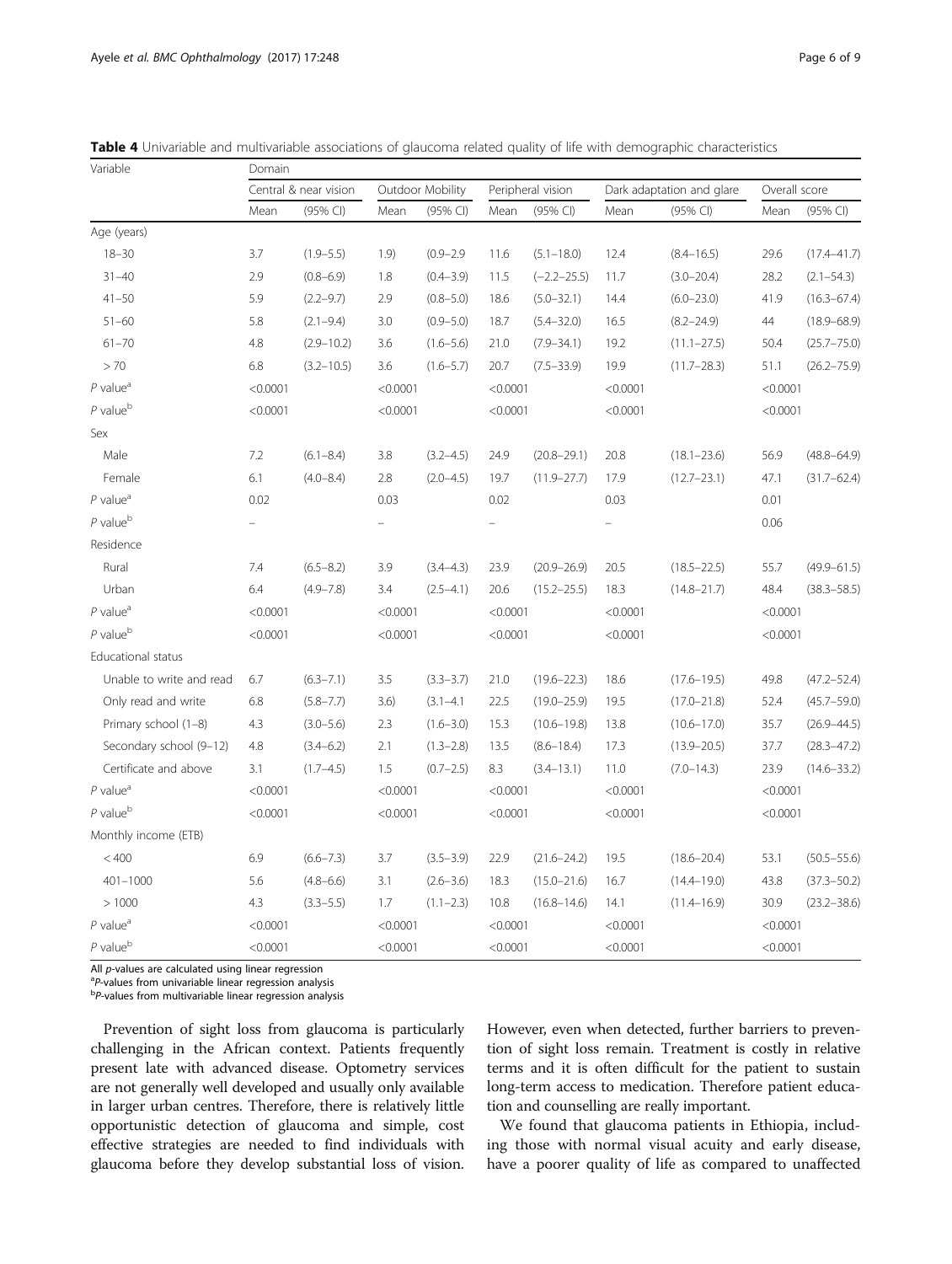| Variable                | Domain   |                         |          |                  |          |                   |                           |                 |               |                 |
|-------------------------|----------|-------------------------|----------|------------------|----------|-------------------|---------------------------|-----------------|---------------|-----------------|
|                         |          | Central and near vision |          | Outdoor Mobility |          | Peripheral vision | Dark adaptation and glare |                 | Overall score |                 |
|                         | Mean     | (95% CI)                | Mean     | (95% CI)         | Mean     | (95% CI)          | Mean                      | (95% CI)        | Mean          | (95% CI)        |
| Duration of diagnosis   |          |                         |          |                  |          |                   |                           |                 |               |                 |
| $<$ 1 year              | 4.9      | $(4.3 - 5.4)$           | 2.7      | $(2.3 - 3.0)$    | 16.2     | $(14.2 - 18.2)$   | 14.7                      | $(13.4 - 16.0)$ | 38.5          | $(34.6 - 42.3)$ |
| $1-5$ years             | 6.5      | $(5.2 - 7.7)$           | 3.5      | $(2.7 - 4.1)$    | 20.7     | $(16.3 - 25.1)$   | 18.9                      | $(16.1 - 21.7)$ | 49.6          | $(41.2 - 57.9)$ |
| $> 5$ years             | 6.5      | $(4.9 - 8.0)$           | 3.1      | $(2.1 - 3.9)$    | 16.3     | $(12.9 - 23.8)$   | 17.0                      | $(13.5 - 20.6)$ | 35.0          | $(34.4 - 55.4)$ |
| $P$ value <sup>ac</sup> | < 0.0001 |                         | < 0.0001 |                  | < 0.0001 |                   | < 0.0001                  |                 | < 0.0001      |                 |
| $P$ value <sup>b</sup>  | < 0.0001 |                         | < 0.0001 |                  | < 0.0001 |                   | < 0.0001                  |                 | < 0.0001      |                 |
| Duration of treatment   |          |                         |          |                  |          |                   |                           |                 |               |                 |
| $<$ 1 year              | 6.0      | $(5.6 - 6.4)$           | 3.0      | $(2.8 - 3.2)$    | 18.7     | $(17.2 - 20.1)$   | 16.8                      | $(15.9 - 17.7)$ | 44.5          | $(41.8 - 47.3)$ |
| $1-5$ years             | 6.1      | $(5.1 - 7.1)$           | 3.4      | $(2.9 - 3.9)$    | 20.1     | $(16.5 - 23.6)$   | 18.1                      | $(16.5 - 21.1)$ | 48.5          | $(41.6 - 55.3)$ |
| $> 5$ years             | 6.5      | $(5.0 - 8.1)$           | 3.0      | $(2.1 - 3.8)$    | 19.9     | $(14.3 - 25.3)$   | 16.6                      | $(13.1 - 20.3)$ | 46.1          | $(35.3 - 56.8)$ |
| $P$ value <sup>ad</sup> | < 0.0001 |                         | < 0.0001 |                  | < 0.0001 |                   | < 0.0001                  |                 | < 0.0001      |                 |
| $P$ value <sup>b</sup>  | < 0.0001 |                         | < 0.0001 |                  | < 0.0001 |                   | < 0.0001                  |                 | < 0.0001      |                 |
| Visual acuity           |          |                         |          |                  |          |                   |                           |                 |               |                 |
| Normal                  | 4.8      | $(4.4 - 5.2)$           | 2.5      | $(2.3 - 2.7)$    | 15.2     | $(13.6 - 16.7)$   | 14.8                      | $(13.8 - 15.9)$ | 37.3          | $(34.3 - 40.2)$ |
| Moderate VI             | 6.3      | $(5.3 - 7.3)$           | 3.4      | $(2.9 - 4.0)$    | 20.5     | $(17.0 - 24.3)$   | 18.7                      | $(16.1 - 21.2)$ | 49.1          | $(42.1 - 56.0)$ |
| Severe VI               | 7.4      | $(6.3 - 8.6)$           | 3.7      | $(3.0 - 4.3)$    | 21.7     | $(17.6 - 25.9)$   | 19.6                      | $(16.8 - 22.5)$ | 52.5          | $(44.5 - 60.4)$ |
| Blind                   | 9.7      | $(7.9 - 11.4)$          | 4.9      | $(3.8 - 5.9)$    | 32.0     | $(25.5 - 38.4)$   | 23.9                      | $(19.6 - 28.3)$ | 70.5          | $(58.1 - 82.8)$ |
| $P$ value <sup>a</sup>  | < 0.0001 |                         | < 0.0001 |                  | < 0.0001 |                   | < 0.0001                  |                 | < 0.0001      |                 |
| $P$ value $^{\rm b}$    | < 0.0001 |                         | < 0.0001 |                  | < 0.0001 |                   | < 0.0001                  |                 | < 0.0001      |                 |
| Glaucoma stage          |          |                         |          |                  |          |                   |                           |                 |               |                 |
| Early                   | 5.3      | $(4.9 - 5.7)$           | 2.8      | $(2.6 - 3.1)$    | 16.9     | $(15.3 - 18.4)$   | 16.2                      | $(15.1 - 17.2)$ | 41.2          | $(38.2 - 44.2)$ |
| Moderate                | 6.6      | $(5.4 - 7.8)$           | 3.2      | $(2.6 - 3.9)$    | 19.9     | $(15.7 - 24.0)$   | 18.4                      | $(15.6 - 21.2)$ | 48.2          | $(40.1 - 56.2)$ |
| Advanced                | 6.7      | $(5.6 - 7.7)$           | 3.5      | $(2.9 - 4.2)$    | 21.8     | $(17.9 - 25.5)$   | 19.0                      | $(16.4 - 21.4)$ | 50.9          | $(43.6 - 58.3)$ |
| $P$ value <sup>a</sup>  | < 0.0001 |                         | < 0.0001 |                  | < 0.0001 |                   | < 0.0001                  |                 | < 0.0001      |                 |
| $P$ value $b$           | < 0.0001 |                         | < 0.0001 |                  | < 0.0001 |                   | < 0.0001                  |                 | < 0.0001      |                 |

<span id="page-6-0"></span>Table 5 Univariable and multivariable associations of glaucoma related quality of life with clinical characteristics

 $V1$  visual impairment

P-values from univariable linear regression analysis<br>
<sup>b</sup>P-values from multivariable linear regression analysis <sup>B</sup>P-values from multivariable linear regression analysis<br>SP-value results are for duration of diagnosis 1–5 vear

<sup>c</sup>P-value results are for duration of diagnosis 1–5 years<br><sup>d</sup>P-value results are for duration of treatment 1–5 years

P-value results are for duration of treatment 1–5 years

| Table 6 Comparison of mean GQL-15 scores of glaucoma cases and controls with a presenting visual acuity of 6/18 or better in the |  |  |  |  |  |  |
|----------------------------------------------------------------------------------------------------------------------------------|--|--|--|--|--|--|
| better eye                                                                                                                       |  |  |  |  |  |  |

| Domain                           |      | Cases with normal visual acuity $(n = 111)$ |      | Controls $(n = 76)$ | Mean difference | $P$ value <sup>*</sup> |          |
|----------------------------------|------|---------------------------------------------|------|---------------------|-----------------|------------------------|----------|
|                                  | Mean | $(95%$ CI)                                  | Mean | $(95%$ CI)          | Mean            | (95% CI)               |          |
| Central and Near vision domain   | 4.8  | $(4.4 - 5.2)$                               | 3.3  | $(2.5 - 4.1)$       | 1.5             | $(0.9 - 2.1)$          | < 0.0001 |
| Outdoor mobility domain          | 2.5  | $(2.3 - 2.7)$                               | 1.3  | $(0.9 - 1.7)$       | 1.2             | $(1.0 - 2.0)$          | < 0.0001 |
| Peripheral vision domain         | 15.2 | $(13.6 - 16.7)$                             | 7.2  | $(6.7 - 7.7)$       | 8.3             | $(6.2 - 9.7)$          | < 0.0001 |
| Dark adaptation and Glare domain | 14.8 | $(13.8 - 15.9)$                             | 6.9  | $(4.7-9.1)$         | 7.9             | $(6.6 - 9.2)$          | < 0.0001 |
| Overall Score                    | 37.3 | $(34.3 - 40.2)$                             | 18.6 | $(15.2 - 22.0)$     | 18.7            | $(15.1 - 22.1)$        | < 0.0001 |

\*p-values were calculated by T-test and adjusted for age and gender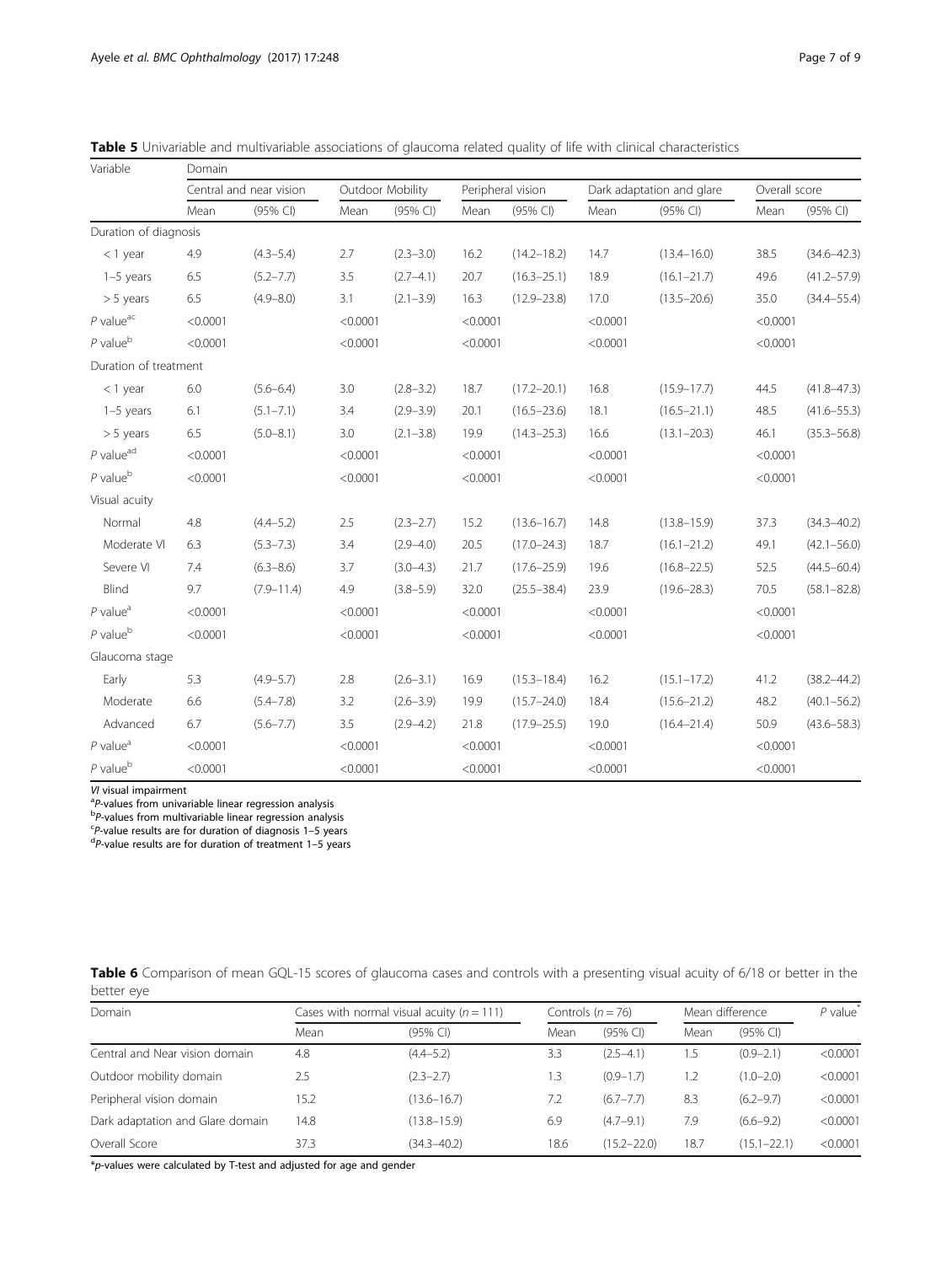| Domain                           |      | Cases with Mild glaucoma $(n = 126)$ |      | Controls $(n = 76)$ | Mean difference | $P$ value <sup>*</sup> |          |
|----------------------------------|------|--------------------------------------|------|---------------------|-----------------|------------------------|----------|
|                                  | Mean | (95% CI)                             | Mean | $(95%$ CI)          | Mean            | $(95%$ CI)             |          |
| Central and Near vision domain   | 5.3  | $(4.9 - 5.7)$                        | 3.3  | $(2.5 - 4.1)$       | 2.0             | $(1.5 - 2.6)$          | < 0.0001 |
| Outdoor mobility domain          | 2.8  | $(2.6 - 3.1)$                        | 1.3  | $(0.9 - 1.7)$       | 1.5)            | $(1.3 - 1.9)$          | < 0.0001 |
| Peripheral vision domain         | 16.9 | $(15.3 - 18.4)$                      | 7.2  | $(6.7 - 7.7)$       | 9.7             | $(7.7 - 11.6)$         | < 0.0001 |
| Dark adaptation and Glare domain | 16.2 | $(15.1 - 17.2)$                      | 6.9  | $(4.7-9.1)$         | 9.3             | $(7.8 - 10.7)$         | < 0.0001 |
| Overall Score                    | 41.2 | (38.2–44.2)                          | 18.6 | $(15.2 - 22.0)$     | 22.6            | $(18.7 - 26.4)$        | < 0.0001 |

<span id="page-7-0"></span>**Table 7** Comparison of mean GQL-15 scores of early glaucoma cases and controls

 $*p$ -values were calculated by T-test and adjusted for age and gender

controls. Older age, rural residence, low income and worsening severity of the disease were significantly associated with poorer quality of life. This is important information to share with glaucoma patients. There is a need to increase awareness of the impact of glaucoma among clinicians, patients and their families, for a better understanding of the impact this disease has on a person's life.

#### Conclusions

It should be emphasized that the main goal in the management of glaucoma should not only be to preserve visual function by slowing or halting progression of the disease but should also include the maintenance or enhancement of QOL. Patients should be linked to vision rehabilitation and psychosocial support services. Demand based visual rehabilitation like hand held magnifiers for near work and hand held telescopes for distance magnification will enable patients to function independently and be a more integral part of society [[26\]](#page-8-0). Patients with glare concerns can be provided with glare filters. Patients with advanced visual loss can be linked to blindness agencies for orientation and mobility training using cane, which is a valuable means of enabling patients to travel independently [\[27\]](#page-8-0). Appropriate psychosocial support for patients will also help them fight the anxiety brought by the fear of progressive losing of the remaining vision.

#### Abbreviations

GQL-15: Glaucoma specific quality of life 15; HRQOL: Health-related quality of life; IOP: Intra ocular pressure; LOCS: Lens opacity classification system; MD: Mean deviation; VCDR: Vertical cup to disc ratio; VRQOL: Vision related quality of Life; WHO: World Health Organization

#### Acknowledgements

We would like to extend our gratitude to our patients who participated in this study.

#### Funding

The study was funded by University of Gondar. The funder had no role in study design, data collection and analysis, decision to publish, or preparation of the manuscript.

#### Availability of data and materials

The datasets analyzed during the current study are available from the corresponding author on reasonable request.

#### Authors' contributions

BZ: Conceived the study, Conducted data collection, manuscript write up. FA: manuscript write up. YA: manuscript write up. KL: Data Analysis. TA: Data analysis. MB: manuscript revision. All authors read and approved the final manuscript.

#### Ethics approval and consent to participate

Approved by Ethics Committee of the College of Medicine and Health Sciences, University of Gondar, Ethiopia. Individuals were enrolled into the study if they gave informed verbal consent.

#### Consent for publication

Not applicable

#### Competing interests

The authors declare that they have no competing interests.

#### Publisher's Note

Springer Nature remains neutral with regard to jurisdictional claims in published maps and institutional affiliations.

#### Author details

<sup>1</sup>Department of Ophthalmology, School of Medicine, College of Medicine and Health Sciences, University of Gondar, P O Box 196, Gondar, Ethiopia. <sup>2</sup>Department of optometry, School of Medicine, College of Medicine and Health Sciences, University of Gondar, Gondar, Ethiopia. <sup>3</sup>Department of Health Education and Behavioral Sciences, Institute of public health, College of Medicine and Health Sciences, University of Gondar, Gondar, Ethiopia. 4 International Centre for Eye Health, Faculty of Infectious and Tropical Diseases, London School of Hygiene & Tropical Medicine, London, UK.

#### Received: 6 April 2017 Accepted: 4 December 2017 Published online: 13 December 2017

#### References

- 1. WHO A. Study protocol for the World Health Organization project to develop a quality of life assessment instrument (WHOQOL). Qual Life Res. 1993;2:153–9.
- 2. Asaoka R, Crabb DP, Yamashita T, Russell RA, Wang YX, Garway-Heath DF. Patients have two eyes!: binocular versus better eye visual field indices. IOVS. 2011;52:7007–11.
- Jampel HD. Glaucoma patients' assessment of their visual function and quality of life. Transactions of the American ophthalmological society. Trans Am Ophthalmol Soc. 2001;99:301–17. PubMed PMID: [11797316](https://www.ncbi.nlm.nih.gov/pubmed/11797316). Pubmed Central PMCID: [1359019](https://www.ncbi.nlm.nih.gov/pubmed/1359019)
- 4. Heijl A. Delivering a diagnosis of glaucoma: are we considering the patient or only his eyes. Acta Ophthalmol Scand Suppl. 2001;131:421–6.
- 5. Gutierrez P, Wilson MR, Johnson C, Gordon M, Cioffi GA, Ritch R, et al. Influence of glaucomatous visual field loss on health-related quality of life. Arch Ophthalmol. 1997;115:777–84.
- 6. Hayry M. Measuring the quality of life: why, how, and what? Theor Med Bioeth. 1991;12:97–116.
- Pascolini D, Mariotti SP. Global estimates of visual impairment: 2010. Br J Ophthalmol. 2012;96(5):614–8. doi: [10.1136/bjophthalmol-2011-300539.](http://dx.doi.org/10.1136/bjophthalmol-2011-300539) Epub 2011 Dec 1